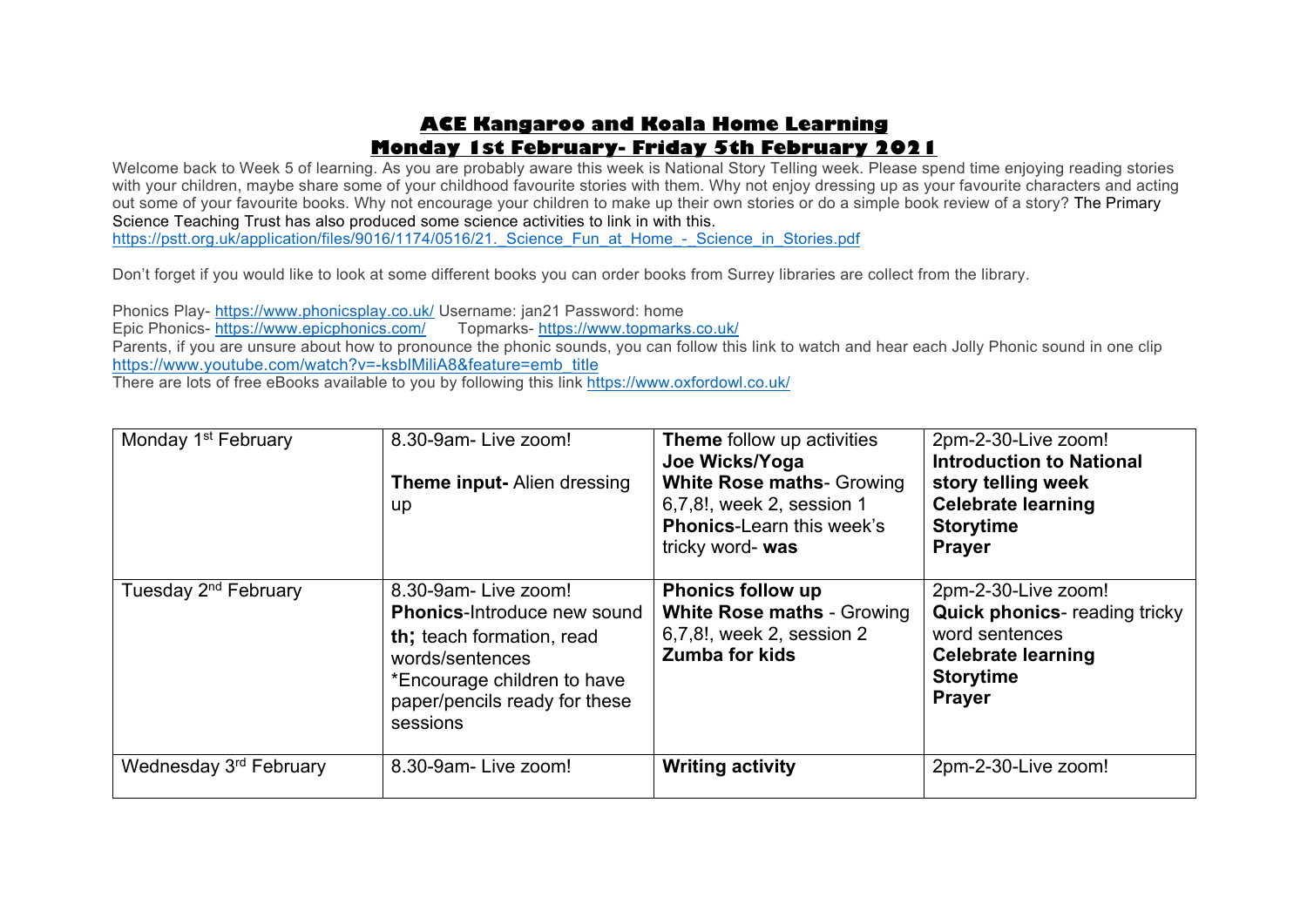|                                   | <b>Writing input-Alien story</b><br>writing                                                                                                             | <b>White Rose maths - Growing</b><br>6,7,8!, week 2, session 3<br>Joe Wicks/Yoga<br><b>Hymns of Worship-please</b><br>follow the link on the school<br>website                                                                  | <b>Phonics-Introduce new sound</b><br>ng; teach formation, read<br>words/sentences<br>*Encourage children to have<br>paper/pencils ready for these<br>sessions<br><b>Celebrate learning</b><br><b>Storytime</b><br><b>Prayer</b> |
|-----------------------------------|---------------------------------------------------------------------------------------------------------------------------------------------------------|---------------------------------------------------------------------------------------------------------------------------------------------------------------------------------------------------------------------------------|----------------------------------------------------------------------------------------------------------------------------------------------------------------------------------------------------------------------------------|
| Thursday 4 <sup>th</sup> February | 8.30-9am-Live zoom!<br><b>RE input-</b> Jesus heals the<br>paralysed man                                                                                | <b>RE</b> activity<br><b>White Rose maths - Growing</b><br>6,7,8!, week 2, session 4<br><b>Phonics follow up</b><br>Zumba dance party<br>Worship- please follow link on<br>website                                              | 2pm-2-30-Live zoom!<br><b>PSHE (Jigsaw) learning</b><br>What would you like to be<br>when you're older?<br><b>Celebrate learning</b><br><b>Storytime</b><br><b>Prayer</b>                                                        |
| Friday 5 <sup>th</sup> February   | Phonics-Introduce new sound<br>ai; teach formation, read<br>words/sentences<br>*Encourage children to have<br>paper/pencils ready for these<br>sessions | <b>Phonics follow up</b><br>Jigsaw activity- What I want<br>to be when I grow up<br><b>White Rose maths - Alive in</b><br>5, week 2, session 5<br>Joe Wicks/Yoga<br><b>Celebration worship-please</b><br>follow link on website | 2pm-2-30-Live zoom!<br>Name that story quiz<br><b>Celebrate learning</b><br><b>Storytime</b><br><b>Prayer</b>                                                                                                                    |

### **Monday**

**Theme-** if you missed Zoom live this morning, please watch one or more of the Aliens love underpants series or your favourite alien story.

https://www.youtube.com/watch?v=ADnAGBWlzqE

Talk about the how the aliens look. Are they dressed the same as us? How many eyes or arms/legs do they have?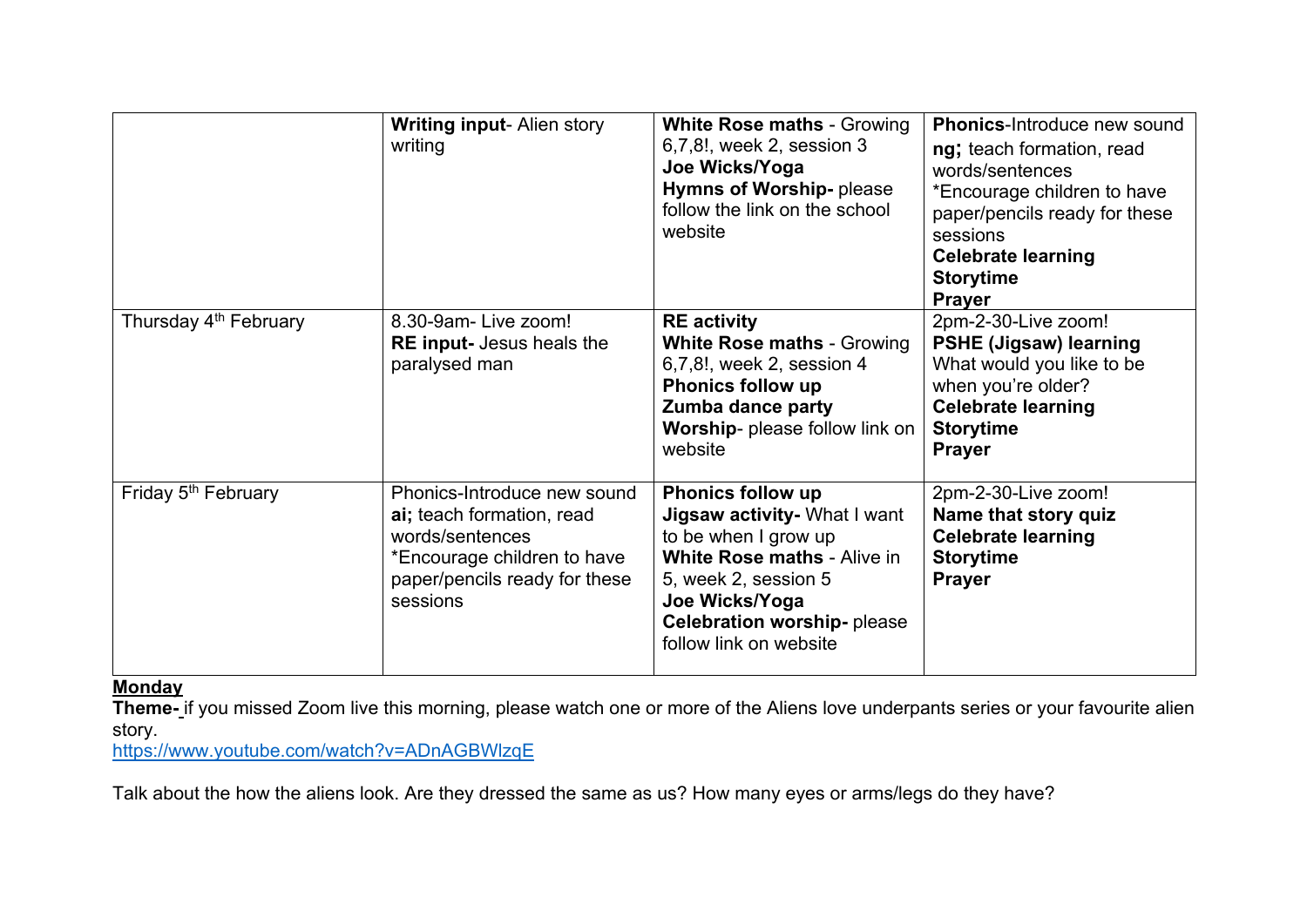Now let's make our own alien dressing up outfit! Can you make a mask or a headband using things you have at home?







Make sure you take a photo and send it to our class emails and join our afternoon Zoom session to show everyone your alien outfit!

**Physical**- Joe Wicks- Live! @ 9am PE with Joe wicks on Youtube or access it later at any time of the day. **Maths learning-** Growing 6,7,8!, week 2, session 1 https://whiterosemaths.com/homelearning/early-years/growing-6-7-8-week-2/ **Phonics-** Tricky words – 'was' clip- https://www.youtube.com/watch?v=HGZSy9MRNKY Can you have a go at writing your own "I was.." sheet. Make sure you form your letters correctly. .<br>was a caterpilla Please see the attached tricky words sheet at the bottom of the document for you to use.  $I$  was a



### **Tuesday**

**Physical-**Have a go at Zumba dance party https://www.youtube.com/watch?v=FHo9QaJ1Dy**I Maths Learning-** Growing 6,7,8!, week 2, session 2 https://whiterosemaths.com/homelearning/early-years/growing-6-7-8-week-2/ **Phonics-** Introduce the sound '**th**' with Josh Hartman https://www.youtube.com/watch?v=o3INXFPrfJM Can you go on a '**th**' hunt in your house and garden, what can you find that has the **'th'** sound? Can you write a list of them? Why not practice saying the diagraphs we have learnt so far https://www.phonicsbloom.com/uk/game/flash-cards?phase=3 If you want an extra challenge, why don't you play a phonics matching game or see if you can make your own. https://www.phonicsplay.co.uk/resources/phase/3/matching-ph3w3

## **Wednesday**

**Writing-** This week we are going to use the aliens you designed last week and write a story about them. We are going to try to include some of the tricky words which we have learnt. For example, "This is Bob. He was a happy alien." Encourage your child/ren to think of some fun things that could happen in they story. Do they go on an adventure? Does your alien have friends or family? If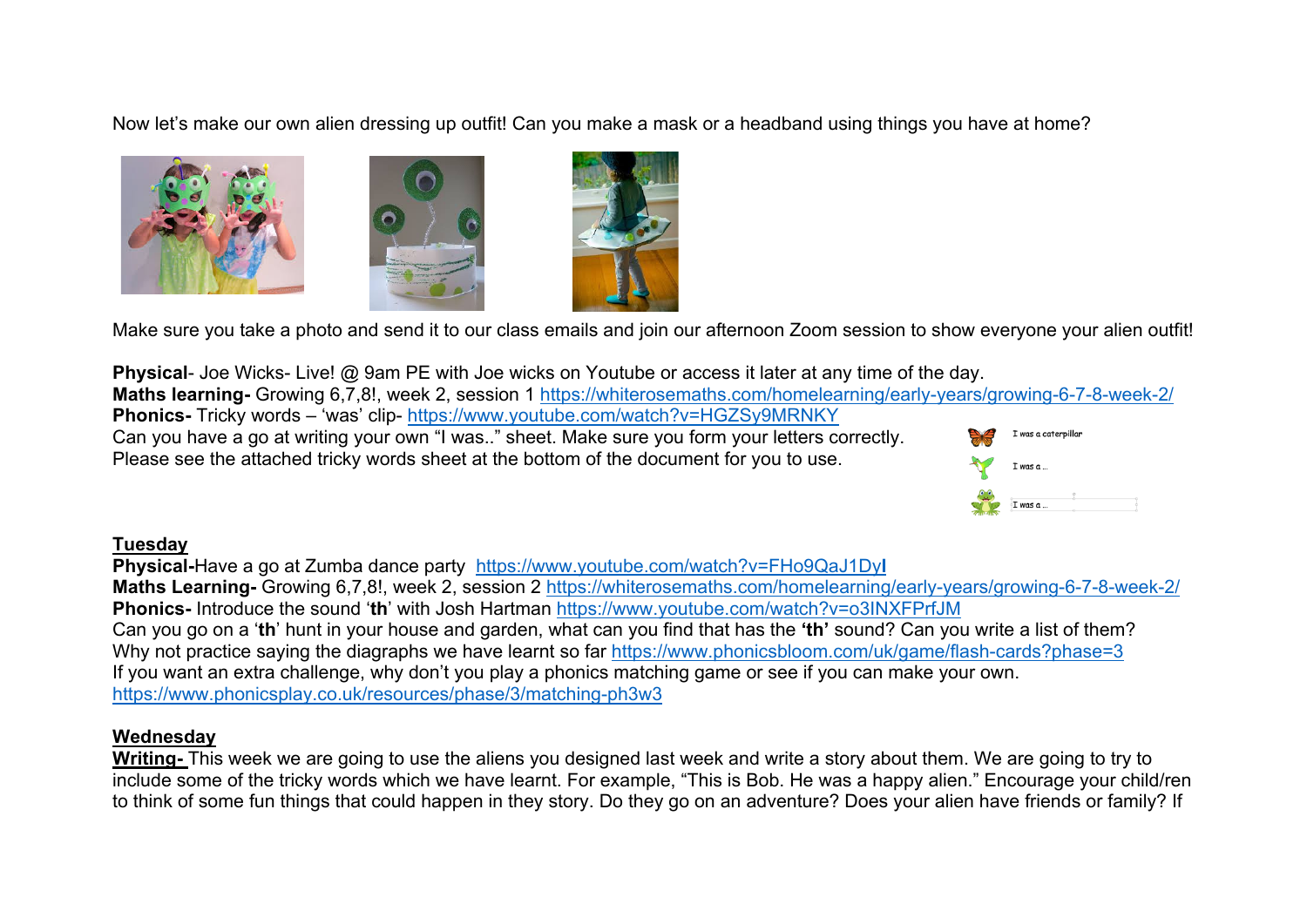your child is ready for a challenge encourage them to use finger spaces between words and full stops. Maybe they could use the word 'and' to extend their sentence? It would be lovely to see lots of pictures in your story as well. Encourage children to hold their pencil correctly and try to form their letters properly.

**Maths learning**- Growing 6,7,8!, week 2, session 3 https://whiterosemaths.com/homelearning/early-years/growing-6-7-8-week-2/ **Physical-** Joe Wicks- Live! @ 9am PE with Joe wicks on Youtube or access it later at any time of the day.

**Phonics-** Lets have a look at our new sound 'ng'. https://www.youtube.com/watch?v=vQshNmncnBs Can you practice saying it, reading it and writing it? Let's play Picnic on Pluto to practice this sound.

**Hymns of Worship**- Follow the link on the school website.



### **Thursday**

**R.E**- Jesus heals the paralysed man. Watch the story https://www.youtube.com/watch?v=mfxTCr34mZI Talk about the story. What was your favourite part? What do you think the most important part of the story was? How would you feel if you were paralysed and what would be hard to do? Why was Jesus able to heal the man? (Talk about miracles and how Jesus is the son of God).

### **Follow up activities:**

Can you make your own paralysed man and mat?

Can you draw your own picture of the story?

Talk to your grown up about the man's friends. Why did they not give up on him? What makes a good friend?





**Phonics-** Revisit the sounds '**th**' and '**ng**' that we have learnt this week. Practice your reading by playing Pick a picture. https://www.phonicsplay.co.uk/resources/phase/3/pick-a-picture Can you read the word and match it to the correct picture?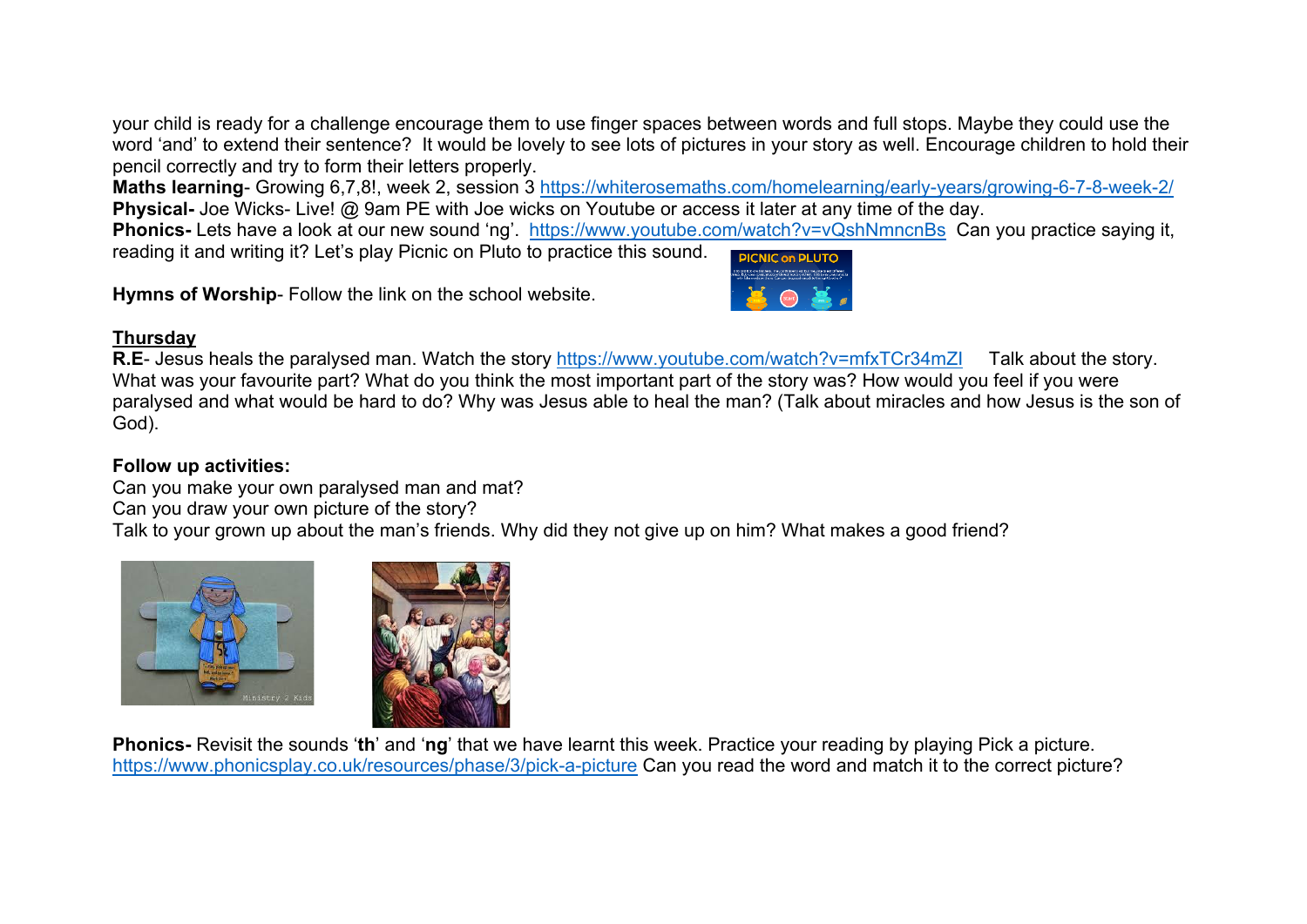**Physical-** Why don't you have a try of this space workout and learn some facts too! https://www.youtube.com/watch?v=T1zYBJ5OEbs

**Maths learning**- Growing 6,7,8!, week 2, session 4 https://whiterosemaths.com/homelearning/early-years/growing-6-7-8-week-2/

## **Friday**

**Phonics**- Introduce the sound '**ai**' with Geraldine the giraffe. https://www.youtube.com/watch?v=LnXaN-CvR9s Can you think of words with the '**ai**' sound in them? Can you write a list of them? Lets revise our phase 2 sounds and practice writing words. https://www.phonicsplay.co.uk/resources/phase/3/rocket-rescue

**Physical-** Joe-Wicks- Live! @ 9am PE with Joe wicks on Youtube or access it later at any time of the day.

**Maths learning**- Growing 6,7,8!, week 2, session 1 https://whiterosemaths.com/homelearning/early-years/growing-6-7-8-week-2/ **Jigsaw (PSHE)-** Listen to the Storybots https://www.youtube.com/watch?v=ufGCxcU0iWE Talk about the different types of jobs people can do when they are older. What would you like to be when you are older? Draw a picture of the job you would like and write what it is. Talk about what you have to do to get that job, for example, learning to write at school, practising your maths.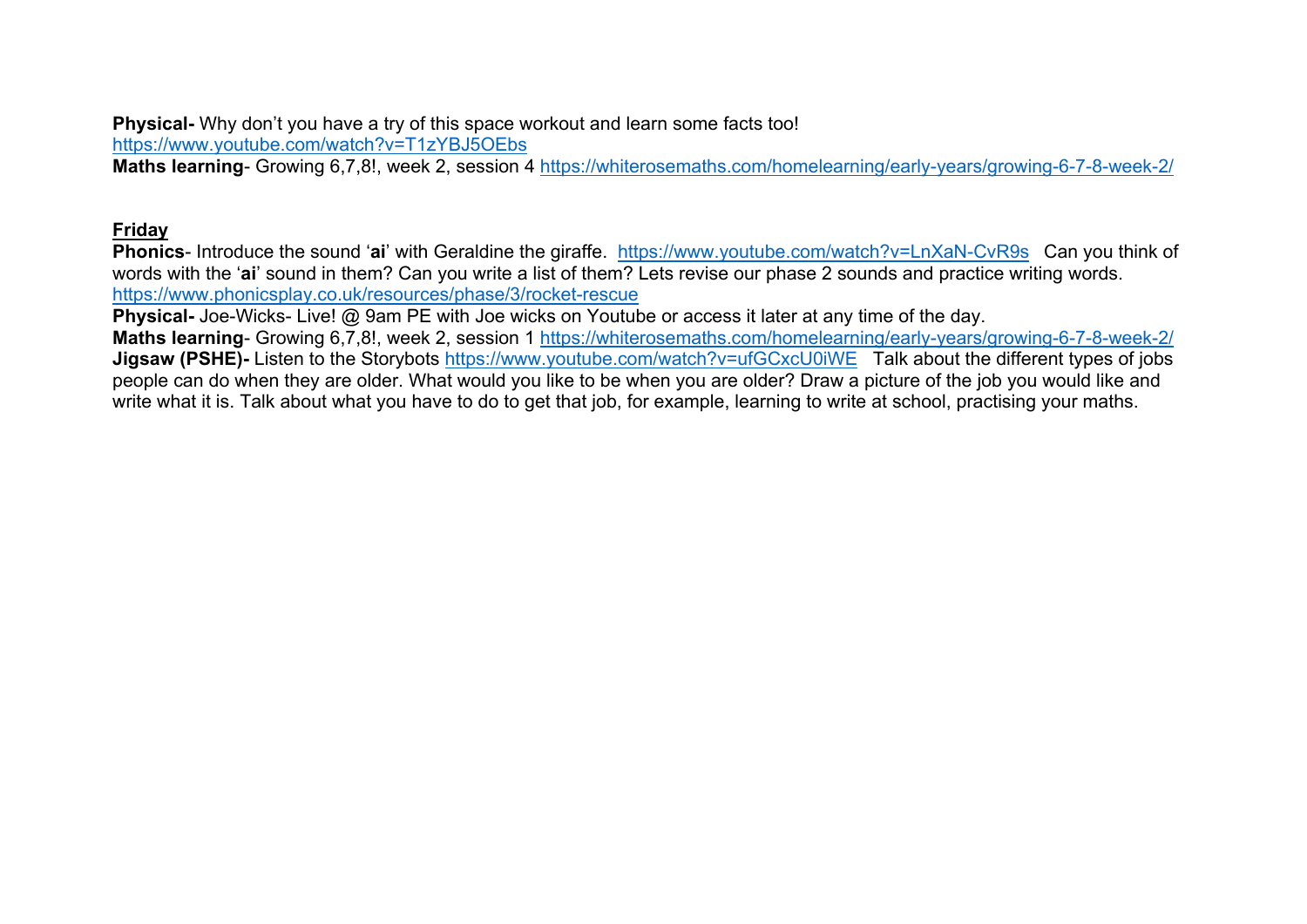Make your own moon sand The ultimate guide to Moon Sand Recipe - Kids n Clicks

Play "Blast Off" to practise your counting Blast Off - Mental Maths for 5 to 8 Year Olds (topmarks.co.uk)

Dance and sing along to "The Eight Planet "song https://youtu.be/Syx3oma-od4

Make some "alien" snacks







Make some space puppets. Use them to tell your own stories.











More Challenges to try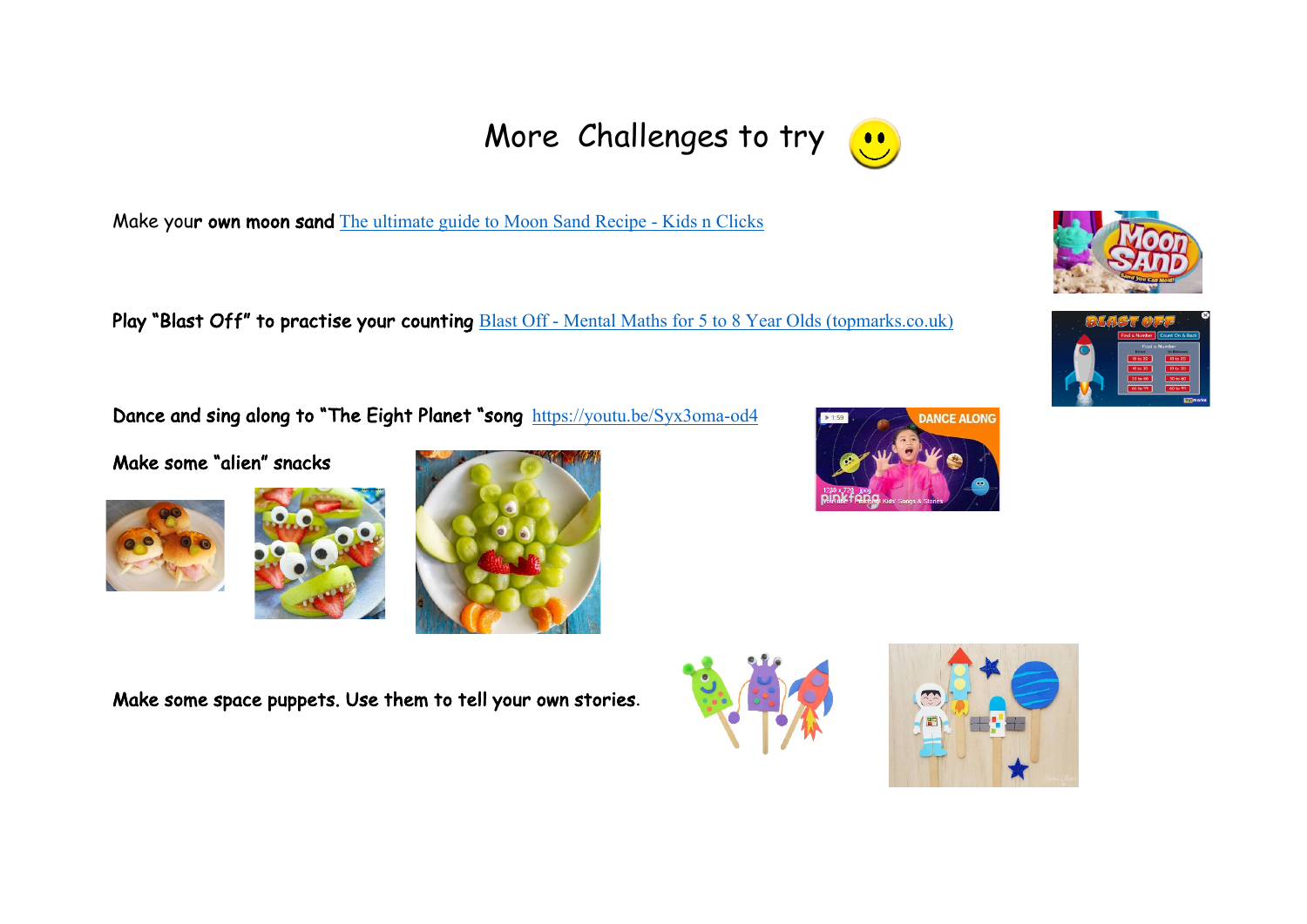

PhonicsPlay Phase 3 Tricky HFW Cards | Page 1 Copyright © PhonicsPlay Ltd

PhonicsPlay Phase 3 Tricky HFW Cards | Page 2 Copyright © PhonicsPlay Ltd